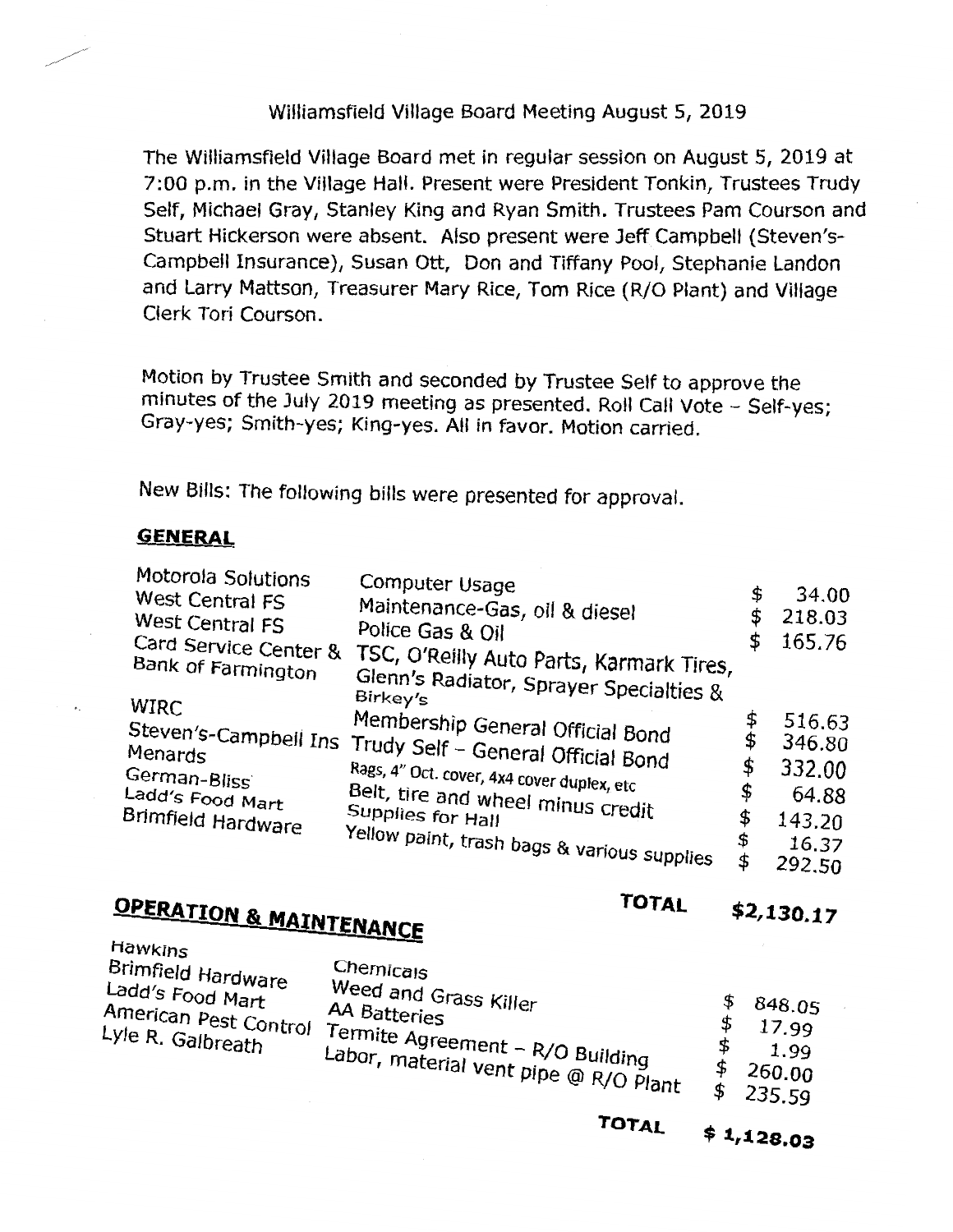#### **DOUBET-BENJAMIN PARK**

Spoon River Landscape Park Maintenance **\$ 600.00** 

### WATER LINE GRANT

Bruner, Cooper and Zuck, Inc Engineering Fees - Water Main  $\bullet$  **[3,574.59](https://3,574.59)** 

Motion by Trustee Gray and seconded by Trustee Smith to approve the new bills as presented. Roll Call Vote - Self-yes; Gray-yes; Smith-yes; King-yes. All in favor. Motion carried.

President Tonkin reviewed financial statements for the month. All were in order. Motion by Trustee Gray and seconded by Trustee Self to approve the financial statements. Roll Call Vote - Self-yes; Gray-yes; Smith-yes; Kingyes. All in favor. Motion carried.

Public Comment: Jeff Campbell representing Stevens-Campbell Insurance presented to the Board a packet and spreadsheet that show the Village's coverage and values. The Board questioned whether volunteers were covered under the policy and Jeff stated that the Village's property was covered but not the volunteers. For instance, if a volunteer was drilling a hole and hit something, that would be covered but if a volunteer were to get injured, the volunteer would not be covered. He also stated volunteers are exempt from suing the Village. Trustee Courson gives Jeff a roster of the volunteers at the Parks for Jeff to keep on hand. When Jeff renewed the Village's policy, he did a thorough check, reevaluated properties and was able to adjust to the accurate coverage. The new water building has been added to the policy and the Village's vehicles are covered that employees drive as well as substitutes that are granted permission to drive. Last year's policy cost  $$20,397$  which had  $$1.6$  million coverage and this year's policy cost \$18,698 with \$1.85 million coverage. Some of the decrease cost was due to workman's comp being lowered. The Board is going to get a log book that Village employees can check vehicles in and out.

Stephanie Landon was upset that her 8 year old son was pulled over by the police with his lights on for riding his bike in the street. Stephanie stated she appreciated the officer's concern for her son's safety. She stated that near her home on West Gale, drivers speed and constantly disobey stop signs. She felt like the police should be more worried about laws being broken that she rarely sees patrolled. She suggested installing a 4-way stop sign on Poplar and Gale Street to maybe help stop the vehicles. A Board member suggested cameras and another resident suggested holding a seminar at the school to educate the young drivers about speeding and stop signs with school starting soon.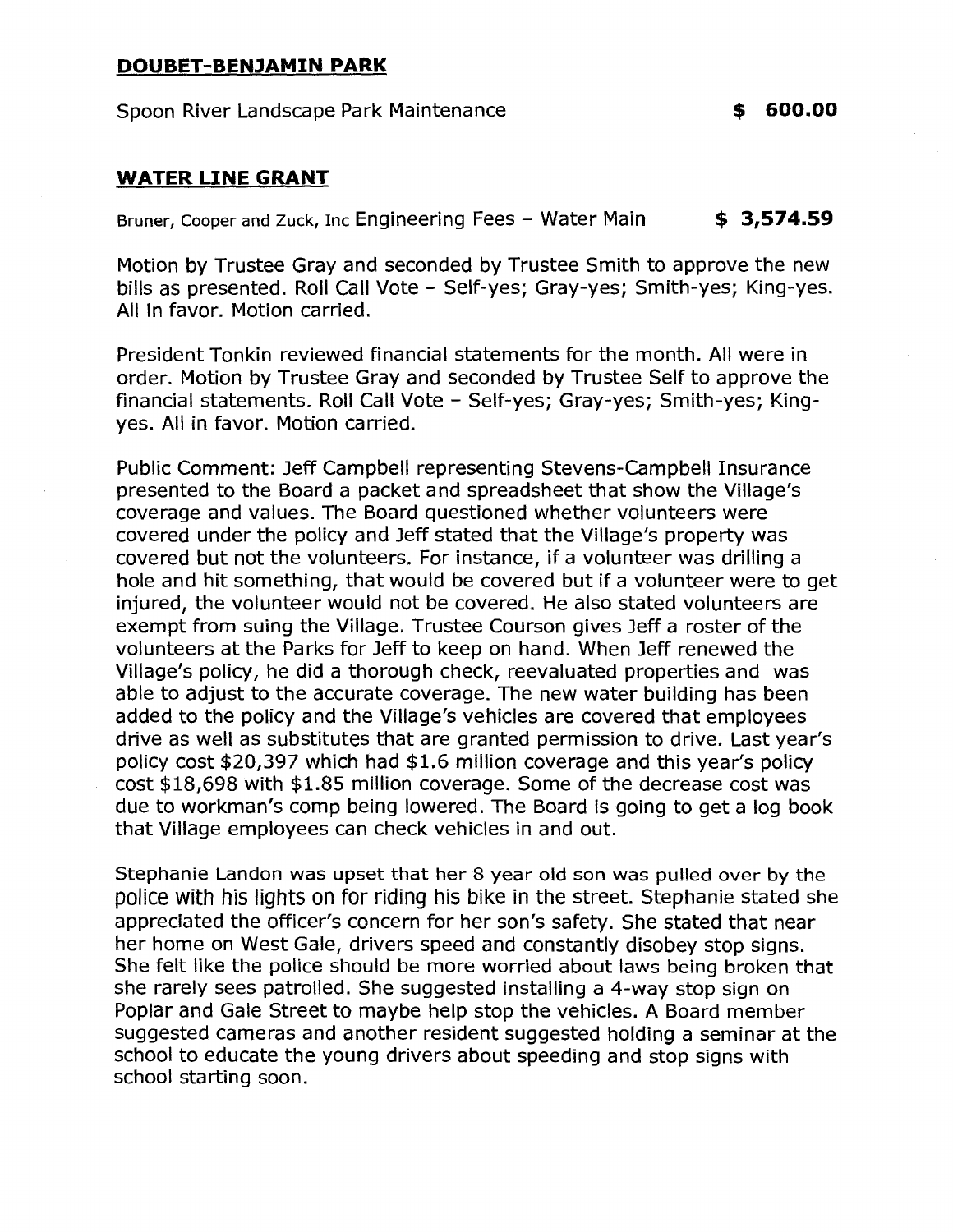Correspondence: President Tonkin stated the Village received a letter about the public hearing being held on August 7 at the Knox County Zoning Office regarding the solar energy garden to be possibly installed on Pine Street.

Mediacom sent a notice of modification of service and supplied a template ordinance that the Village could adopt as a franchise agreement. Trustee Gray stated it would not be necessary to adopt.

President Tonkin has been in contact with Jordan Newell at Massie and Quick LLC. about the growth and sales of CBD oil in Municipalities. The rules of growing it are very complicated as well as all of the agricultural rules. Selling CBD oil would be different rules and the Village would potentially benefit from sales. The Board will need to think more about how they are going to handle in the fall so they are prepared in January 2020.

Street Report: Walsh Brothers are going to install the tile near Highway 180. The Village's maintenance department is going to assist and use their equipment and supplies to help save money. Trustee Smith, President Tonkin and Andy Logsdon from Bruner, Cooper and Zuck are going to meet Thursday or Monday to finalize a list of sidewalk repairs and streets to oil and chip with Motor Fuel Tax Funds.

Police Report: Chief Robertson has been working on unsightly properties.

The following calls for service were handled by the police department for the month of July:

| (4) Persons down    | Medical              |
|---------------------|----------------------|
| Harassment by phone | Report on file       |
| (2) Check Well      | No Report            |
| <b>Theft</b>        | Report on file       |
| Suspicious Incident | Report on file       |
| Alarm               | Bank (false alarm)   |
| 911 hang up         | Accidental/No report |
| Damage              | Report on file       |

### **Citations issued in July:**

| Violations                  | Citations | Warnings |
|-----------------------------|-----------|----------|
| Seatbelt                    |           |          |
| Speeding                    |           |          |
| Disobeyed Stop Sign         |           |          |
| <b>Ordinance Violations</b> |           |          |
| Other                       |           |          |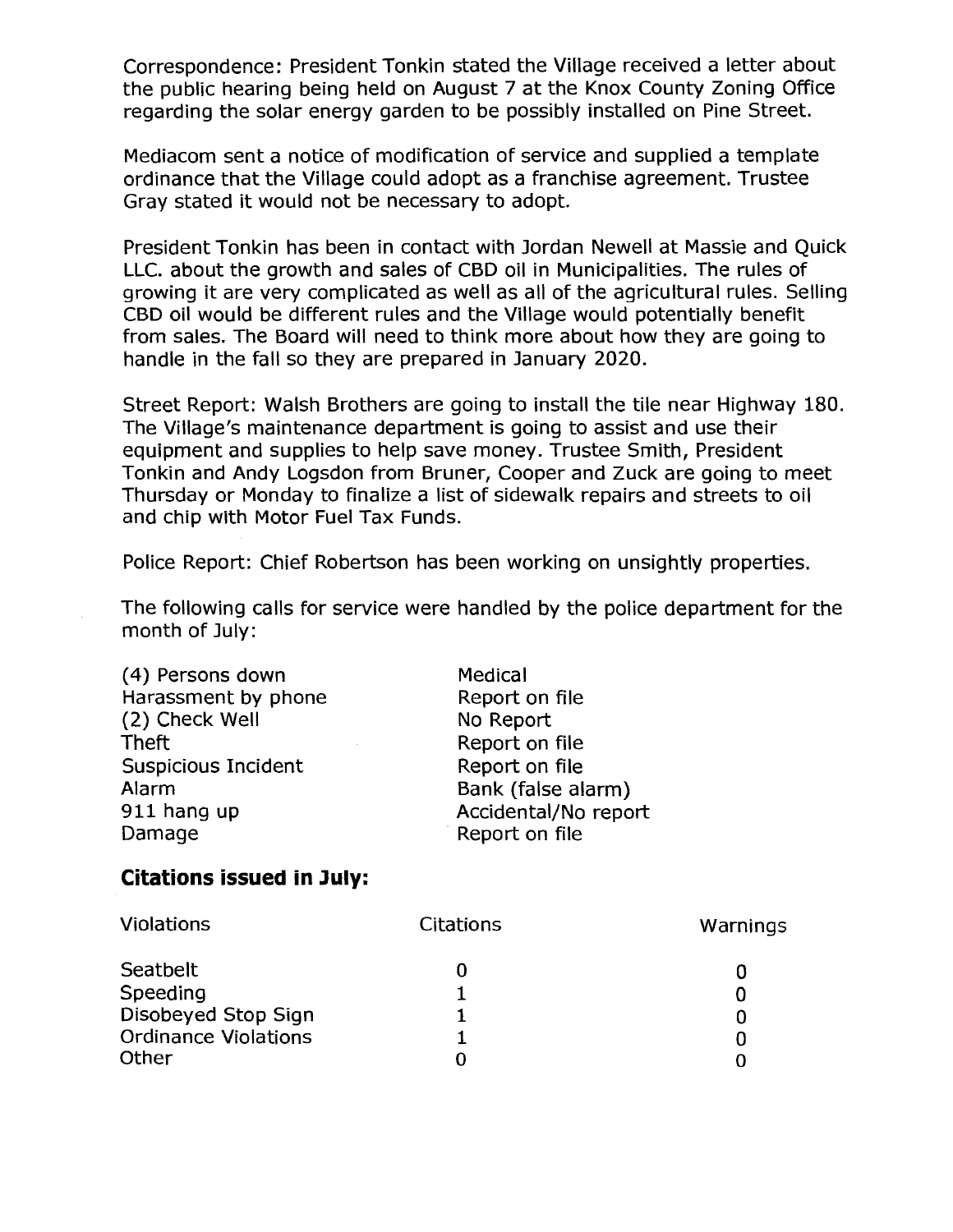Park Report: They are still working on trying to schedule a date to move the caboose. As of July 30, Balagna has not committed to a date. Hopefully they will hear something soon. Before ag day, there are a few trees and bushes that need trimmed due to the hard winter. They would like to offer an outdoor plant division event in the spring, possibly sponsored by the Garden Club. There was a discussion about installing another sign leading people to Doubet-Benajmin Park. Last weekend there were people at the park from Galva, Woodhull, Galesburg, Victoria, Oneida, Yates City, Elmwood, Texas and Florida for two events held Saturday and Sunday. The Julie Strom Frisbee Toss that had to be cancelled twice in the spring will now be held on August 31.

Water Report: Nothing to report

Maintenance Department: They purchased a new sprayer pump, they are painting the inside of the shop, painted cross walks and almost have the bat wing put back together.

Old Business: The loan for the Village's portion of the water grant was processed and completed. A former Williamsfield resident is one of the Board members on the Regional Transit System.

New Business: Don and Tiffany Pool recently purchased a new home in Williamsfield and are interested in purchasing 2 lots in the new subdivision to build a garage for storage. They would position the garage on the lot so, if it were to be sold, the next person can build a house right in front of it. They have been in contact with Debbie Newell and Debbie wasn't sure if that would work because the land was donated and there are certain restrictions on the sale of the lots. The Board is going to check with Jordan Newell on the rules of the sale of the lots. The lots are supposed to be residential to help bring tax revenue to the Village.

President Tonkin spoke with Tim Farquer and Jordan Newell at Massie and Quick LLC about the traffic control for the pickup and drop-off of kids at the school's new sidewalk and parking lot. The Village's current ordinance regarding streets and sidewalks will not need to be updated due to the changes.

The Village discussed the truck they are considering purchasing for the maintenance department. It is a 2007 GMC ½ ton 2WD. Trustee Smith voiced his concerns and recommended the Village get a heavier four wheel drive truck so they would be able to take the plow off of the Hum-Vee and put it on the heavy duty truck. The decision on a purchase was postponed pending further correspondence with Wight Chevrolet and research on the potential cost and availability of such a vehicle.